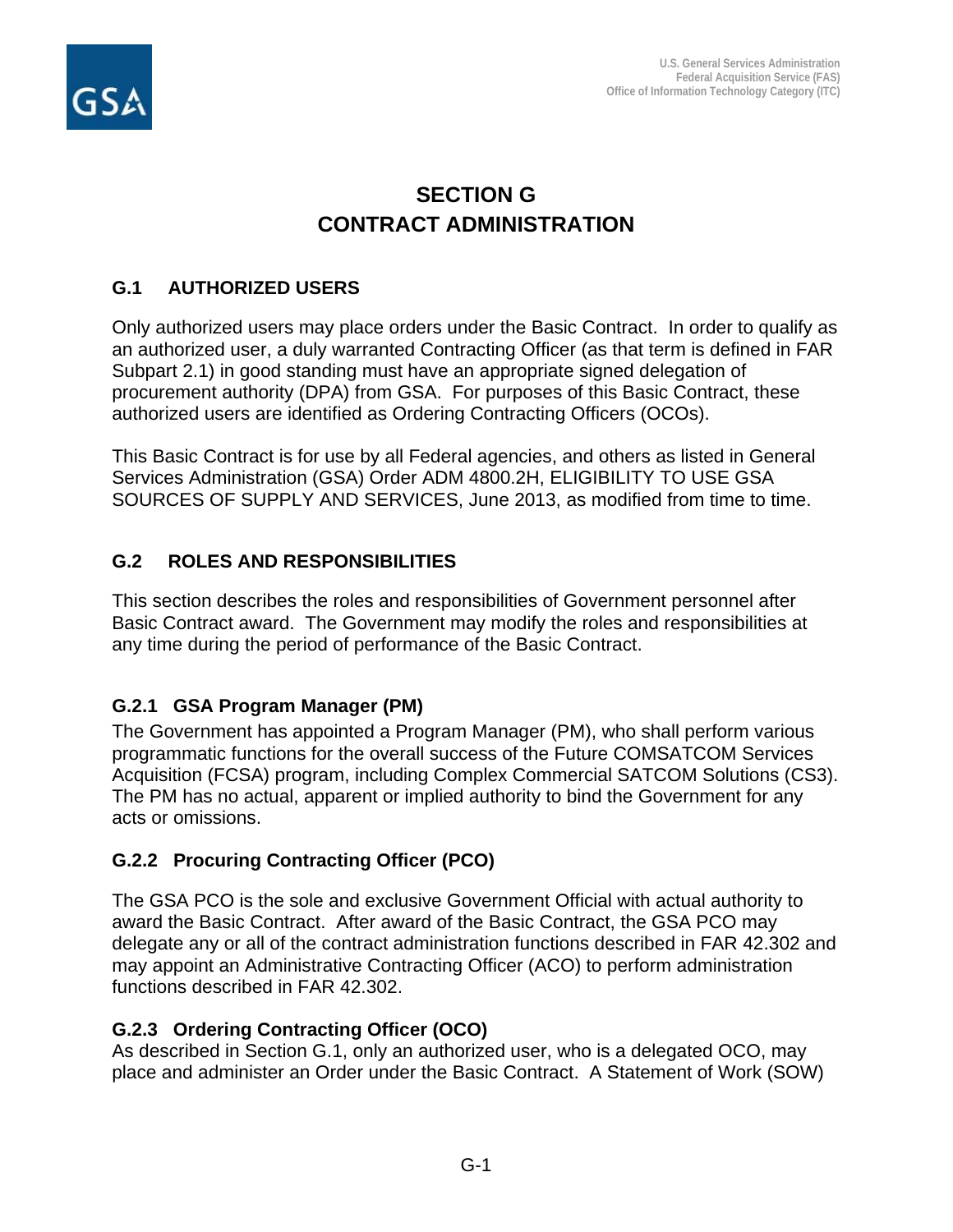

or Performance Work Statement (PWS) must be submitted to the GSA PCO and GSA PM for a scope review according to Section G.3.2.

The OCO for each Order is the sole and exclusive Government Official with actual authority to take actions which may bind the Government for that Order. Contractors shall ensure that an OCO has the required DPA. Contractors that accept orders from a Government representative who does not have the authorized DPA do so at their own risk. To ensure the required delegation, Contractors may request a copy of the OCO delegation prior to award of an Order if the Contractor does not have a copy of the OCO delegation.

# **G.2.4 Contracting Officer's Representative (COR)**

The PCO will designate a COR at the basic contract level to monitor the basic contractlevel deliverables. At the Task Order level, the OCO may designate a COR to provide assistance to the OCO.

The specific rights and responsibilities of the CORs shall be described in writing, which upon request shall be provided to the Contractor. A COR has no actual, apparent or implied authority to bind the Government.

# **G.2.5 Ombudsman**

Pursuant to FAR 16.505 (a)(10)(i) no protest is authorized in connection with the issuance or proposed issuance of an order under a task-order contract or delivery-order contract, except for (A) a protest on the grounds that the order increases the scope, period of performance, or maximum value of the contract; or (B) a protest of an order valued in excess of \$10 million.

GSA has appointed an Ombudsman to review complaints from Contractors and ensure they are afforded a fair opportunity to be considered. The Ombudsman is a senior GSA official who is independent of the GSA PCO or OCO.

# **G.3 ORDERING PROCEDURES**

- **G.3.1** Ordering procedures must comply with the following:
- **G.3.1.1** FAR 16.505;
- **G.3.1.2** Orders are not exempt from the development of acquisition plans (see FAR Subpart 7.1), and an information technology acquisition strategy (see FAR Part 39);
- **G.3.1.3** The OCO shall include the evaluation procedures in Task Order Requests (TORs) and establish the time frame for responding to TORs, giving Offerors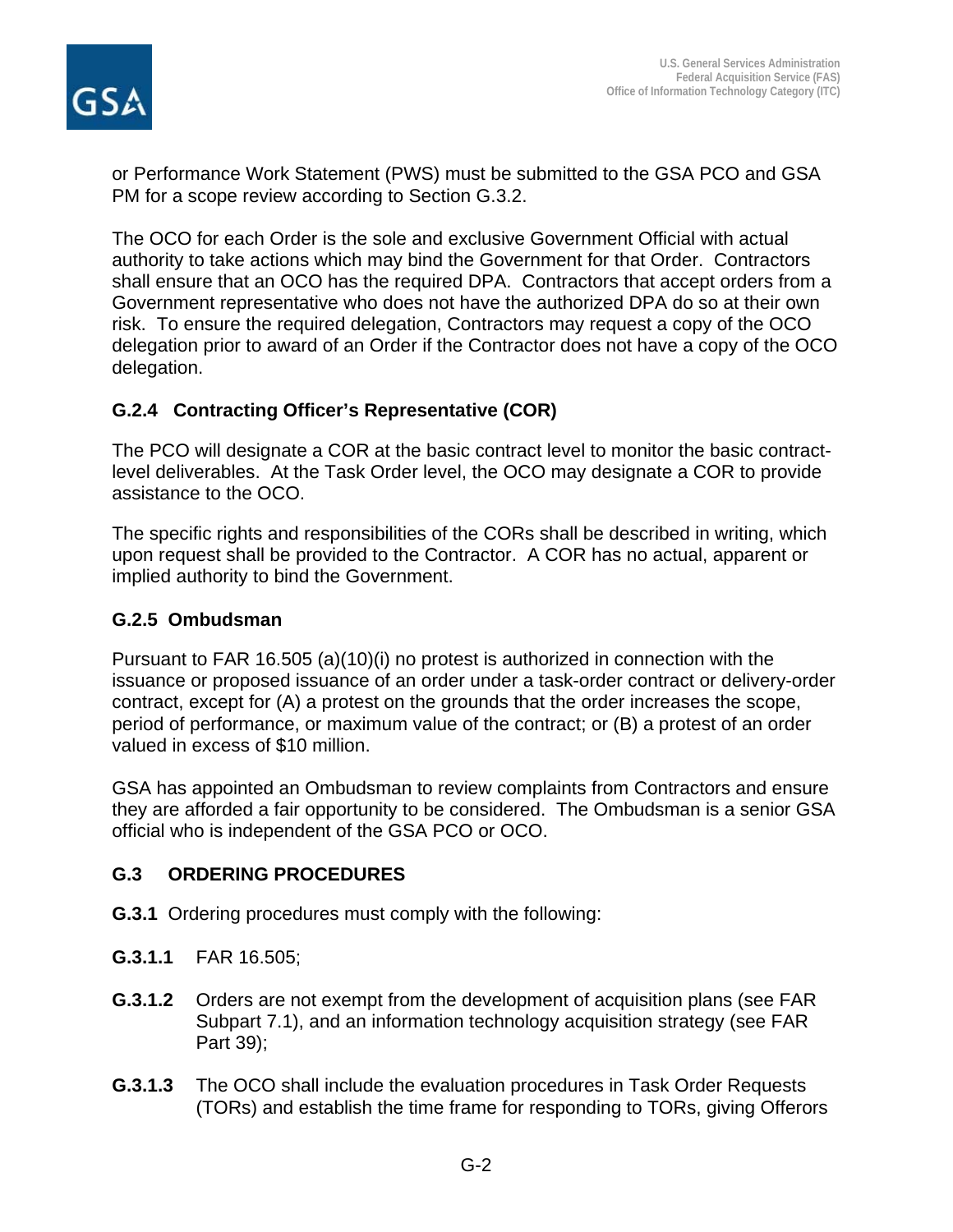

a reasonable proposal preparation time while taking into account the unique requirements and circumstances of the effort;

- **G.3.1.4** Orders shall be within the scope, issued within the period of performance, and be within the maximum value of the Basic Contract;
- **G.3.1.5** All costs associated with the preparation, presentation, and discussion of the Offeror's proposal in response to a TOR will be at the Offeror's sole and exclusive expense; and
- **G.3.1.6** All orders placed under the Basic Contract are subject to the terms and conditions of the Basic Contract at time of order award. In the event of any conflict between the Order and the Basic Contract, the Basic Contract will take precedence.
- **G.3.1.7** Orders placed by OCOs may include required Agency provisions/clauses.
- **G.3.1.8** Orders may be issued by any electronic commerce methods deemed acceptable by the Ordering Activity.

### **G.3.2 Statement of Work/Performance Work Statement**

Per FAR 37.102(e), to the maximum extent practicable, the Ordering Activity shall describe the need to be filled using performance-based acquisition methods. A written SOW or PWS will always be used. The OCO will provide the SOW/PWS to the GSA PCO and GSA PM. The GSA PCO will provide a scope determination to the OCO.

Any changes to the SOW/PWS or expansion of the original requirement will require an additional scope review by the GSA PCO.

Scope reviews can be conducted by GSA and completed in parallel with the OCO's Task Order acquisition activities. In Task Orders requiring immediate delivery of service for an urgent requirement, the GSA scope review may be completed after the Task Order is awarded.

# **G.3.3 Fair Opportunity**

OCOs must follow the Fair Opportunity procedures specified in FAR 16.505(b)(1) and the exceptions to Fair Opportunity in FAR 16.505(b)(2). Use of the GSA eBuy system by the OCO will ensure that all Basic contract holders are notified of each Task Order request. Information and instruction on the use of the eBuy system is furnished at [www.gsa.gov/ebuy](http://www.gsa.gov/ebuy)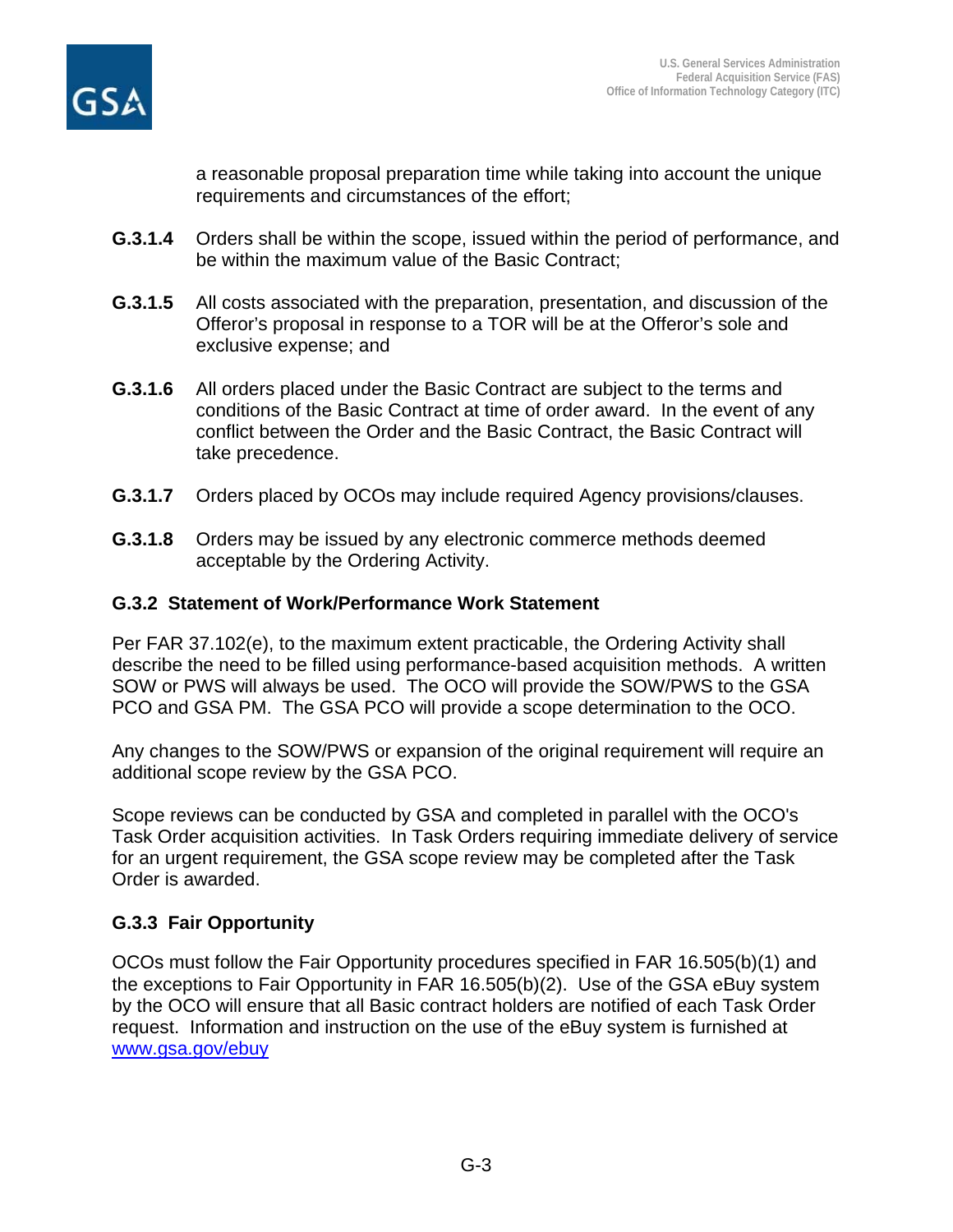

### **G.3.4 Order Evaluation**

FAR Subpart 15.3 does not apply to the ordering process. Formal evaluation plans or scoring of quotes or offers are not required; however, the OCO must consider price under each Order as one of the factors in the selection decision pursuant to FAR 16.505(b)(1)(ii)(E).

# **G.3.5 Subcontractors**

The Government has not pre-approved any Subcontractors in making awards for the Basic Contract. If a Contractor proposes a Subcontractor for work performed under an Order, the Contractor must comply with FAR 52.244-6 and/or FAR 52.244-2, and FAR Part 44. The Government reserves the right to determine the responsibility of prospective major Subcontractors.

# **G.4 BILLING AND INVOICING**

The Contractor shall submit invoices directly to the address designated by the OCO on the Task Order.

# **G.4.1 System for Award Management (SAM)**

Contractors shall register in the System for Award Management (SAM), which is a central database of data in support of Agency missions, prior to being awarded a contract (FAR 52.204-7). Registration requires that the Contractor be issued a Data Universal Numbering System (DUNS) number. Contractors may obtain information on registration at [https://www.acquisition.gov.](https://www.acquisition.gov/) Contractors may obtain a DUNS number via the Internet at [http://fedgov.dnb.com/webform.](http://fedgov.dnb.com/webform)

# **G.4.2 GSA Management Fee**

The GSA Management Fee for the CS3 contracts is two percent (2%). This fee shall be included in all prices. The Contractor shall not invoice for the GSA Management Fee as a separate line item.

The Contractor shall make Electronic Funds Transfer (EFT) arrangements for payment of the GSA Management Fee. The Contractor shall forward fees collected to the GSA Finance Office by EFT within 30 calendar days of the close of each calendar month for which the fees apply. Failure to pay the fee within 60 calendar days may result in termination of this contract.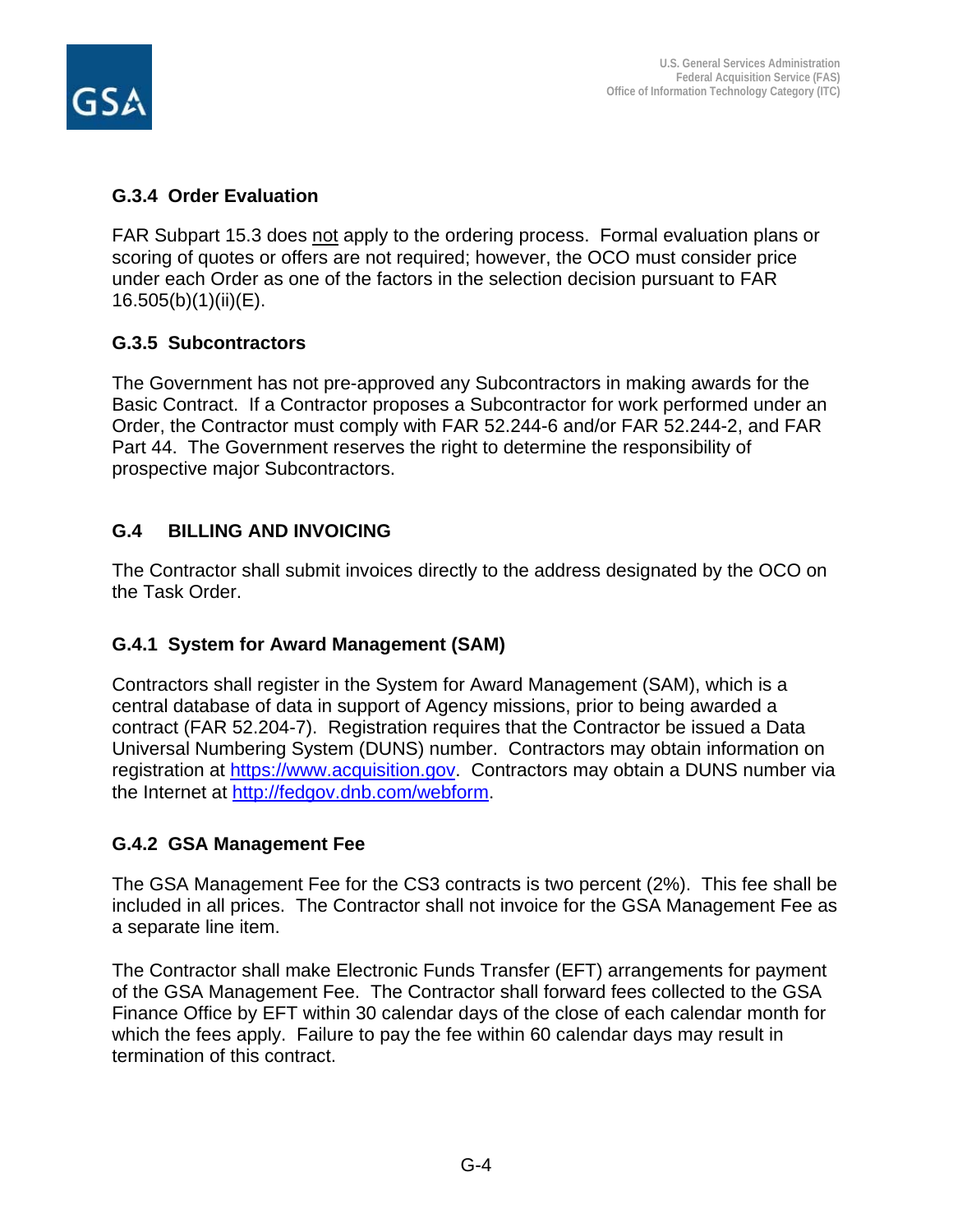

### **G.5 REPORTING REQUIREMENTS**

The Monthly Business Volume (Sales) Report and Monthly Revenue Report identified in this section shall be remitted to GSA via the GSA SATCOM Report Portal. Information on how to access the portal will be provided to the Contractors by GSA after contract award.

### **G.5.1 Monthly Business Volume (Sales) Report**

The Contractor shall provide Monthly Business Volume (Sales) Reports using the format specified in Section J, Attachment J-5, in Microsoft Excel 2007 format. The Report shall be remitted to GSA via the GSA SATCOM Report Portal.

Business Volume is calculated as the total amount of a Task Order received by the Contractor that period. The reporting period shall be for the beginning through the end of the previous month and reports are due by the  $15<sup>th</sup>$  calendar day of each month. If there are no orders received during the reporting period, the report is still required and shall state "no ordering activity" for that period.

The Monthly Business Volume (Sales) Report consists of two worksheets:

- Sales Data Worksheet
- Line Item Data Worksheet
- **G.5.1.1 Sales Data Worksheet** The Sales Data Worksheet shall contain the following information:
	- **G.5.1.1.1 Title –** "CS3 Monthly Business Volume (Sales) Report"
	- **G.5.1.1.2 Reporting Period** The monthly reporting period in which orders were received, from the beginning through the last day of the month.

#### **For each Task Order:**

- **G.5.1.1.3 Vendor Name** Company name
- **G.5.1.1.4 Contract Number** GSA CS3 Contract Number
- **G.5.1.1.5 Agency Name** Name of the Agency that will receive the products and services.
- **G.5.1.1.6 Ordering Activity** Name of the Ordering Activity that issued the Task Order.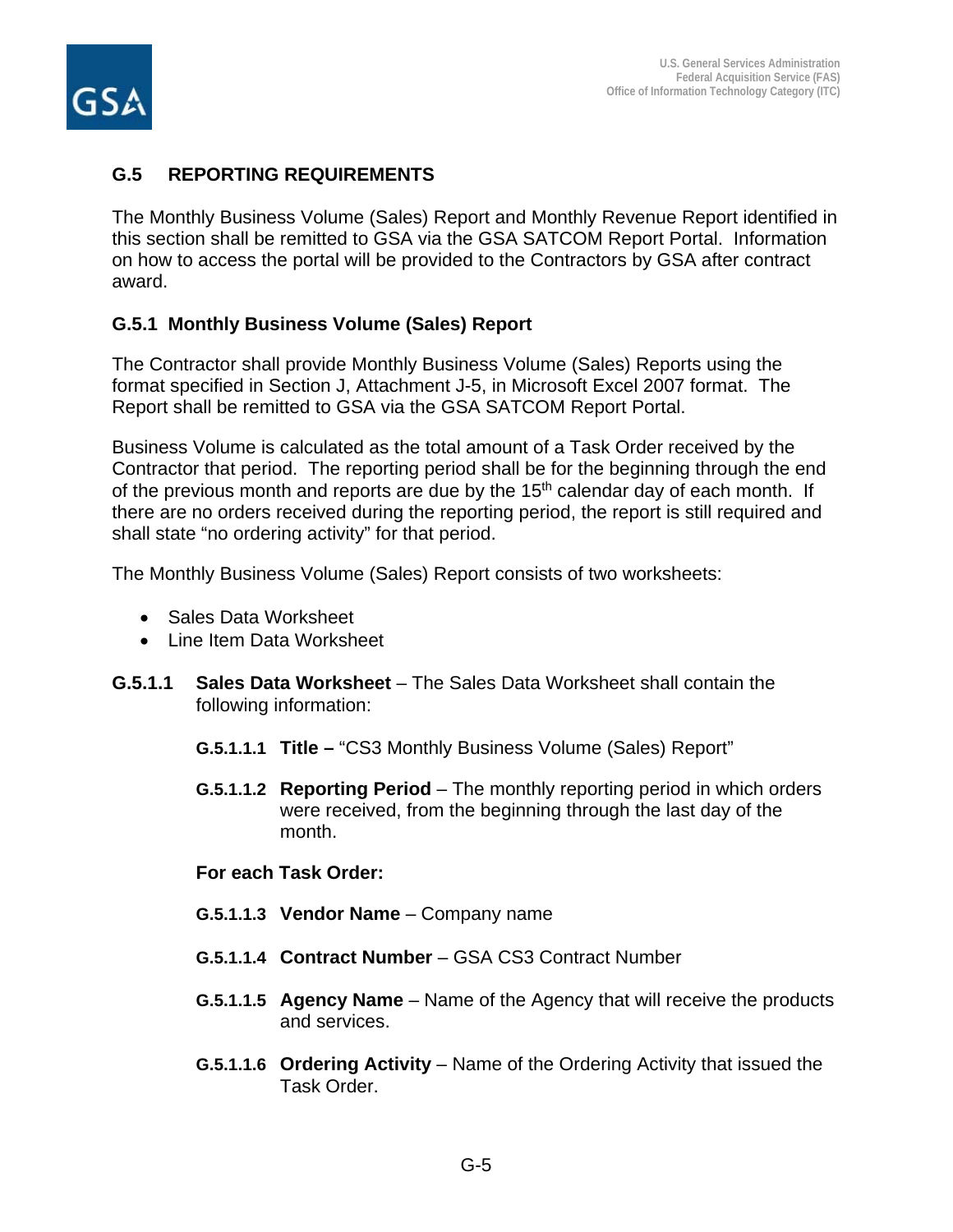



- **G.5.1.1.7 City**  City of the Ordering Activity.
- **G.5.1.1.8 State** State of the Ordering Activity in abbreviated format (e.g. AK, VA, MD).
- **G.5.1.1.9 Zip Code** Zip Code of the Ordering Activity.
- **G.5.1.1.10 Contracting Officer Name** First and Last name of the Contracting Officer that issued the order.
- **G.5.1.1.11 Contracting Officer Phone Number** Phone number of the Contracting Officer that issued the order. Format (xxx) xxx-xxxx.
- **G.5.1.1.12 Contracting Officer Email** Email address of the Contracting Officer that issued the order.
- **G.5.1.1.13 Date of Order** The date the order or modification is signed by the Contracting Officer.
- **G.5.1.1.14 Order Number** The order number assigned by the Ordering Activity.
- **G.5.1.1.15 Modification Number** The modification number assigned by the Ordering Activity.
- **G.5.1.1.16 Description of Services** A brief description of the equipment and/or services.
- **G.5.1.1.17 Period of Performance Start Date** The actual date the service is scheduled to begin. This should be identified within the Task Order. Do not report option periods unless exercised by the Ordering Activity.
- **G.5.1.1.18 Period of Performance End Date** The actual date the service is scheduled to end. This should be identified within the Task Order. Do not report option periods unless exercised by the Ordering Activity.
- **G.5.1.1.19 Total Order Value** Total dollar amount awarded/obligated on the Task Order, not including options.
- **G.5.1.1.20 Total Sales this Month** Cumulative total value of Task Orders for this month.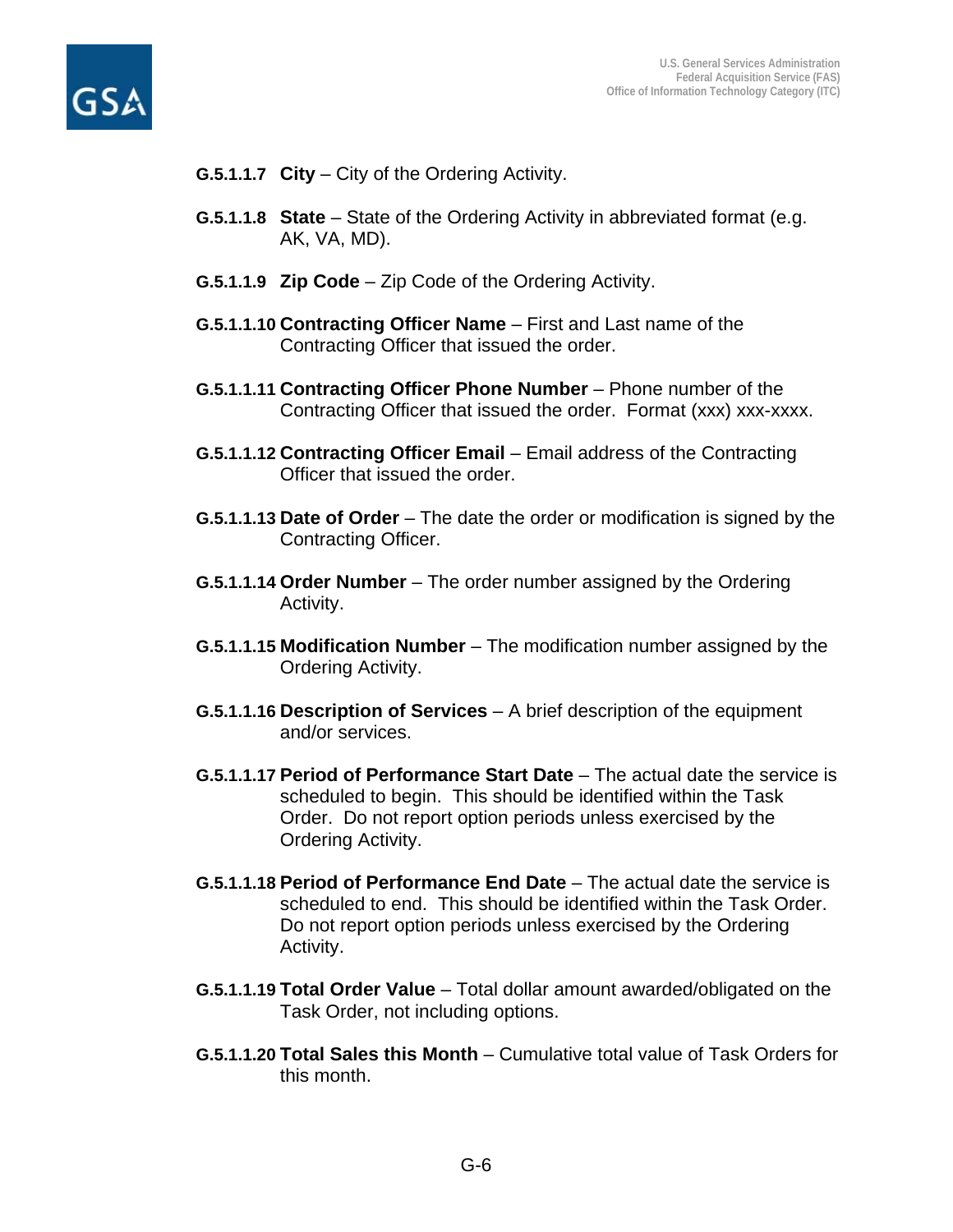

**G.5.1.1.21 Cumulative Sales to Date** – Cumulative total of all Task Orders, and associated modifications, since contract award.

#### **G.5.1.2 Line Item Data Worksheet**

For each Task Order, provide information for each line item purchased on the order.

- **G.5.1.2.1 Date of Order** The date the order or modification is signed by the Contracting Officer.
- **G.5.1.2.2 Order Number** The order number assigned by the Ordering Activity.
- **G.5.1.2.3 Modification Number** The modification number assigned by the Ordering Activity.
- **G.5.1.2.4 Line Item Description** Provide product or service description for each line item purchased. Please include Contract Line Item Number description shown on award document.
- **G.5.1.2.5 Quantity Sold** The quantity of the item sold.
- **G.5.1.2.6 Unit** Identify unit measure (e.g., each, lot, minute, day, month, quarter, annual, etc.)
- **G.5.1.2.7 Unit Price** Cost per unit
- **G.5.1.2.8 Extended Price** Unit Price multiplied by Quantity Sold
- **G.5.1.2.9 Frequency Band** The portion of the electromagnetic spectrum within a specified upper- and lower-frequency limit (e.g., C-, Ka-, K-, Ku-, X-band).
- **G.5.1.2.10 Bandwidth Capacity** The information carrying ability of the bandwidth purchased by the Ordering Activity/Agency measured in MHz (e.g. 36).
- **G.5.1.2.11 Data Rate** The rate at which a channel carries data, measured in Kbps (e.g., 256). Sometimes described in terms of Committed Information Rate (CIR) and Burst Information Rate (BIR).
- **G.5.1.2.12 Regional Coverage** The geographic area serviced by satellite beam.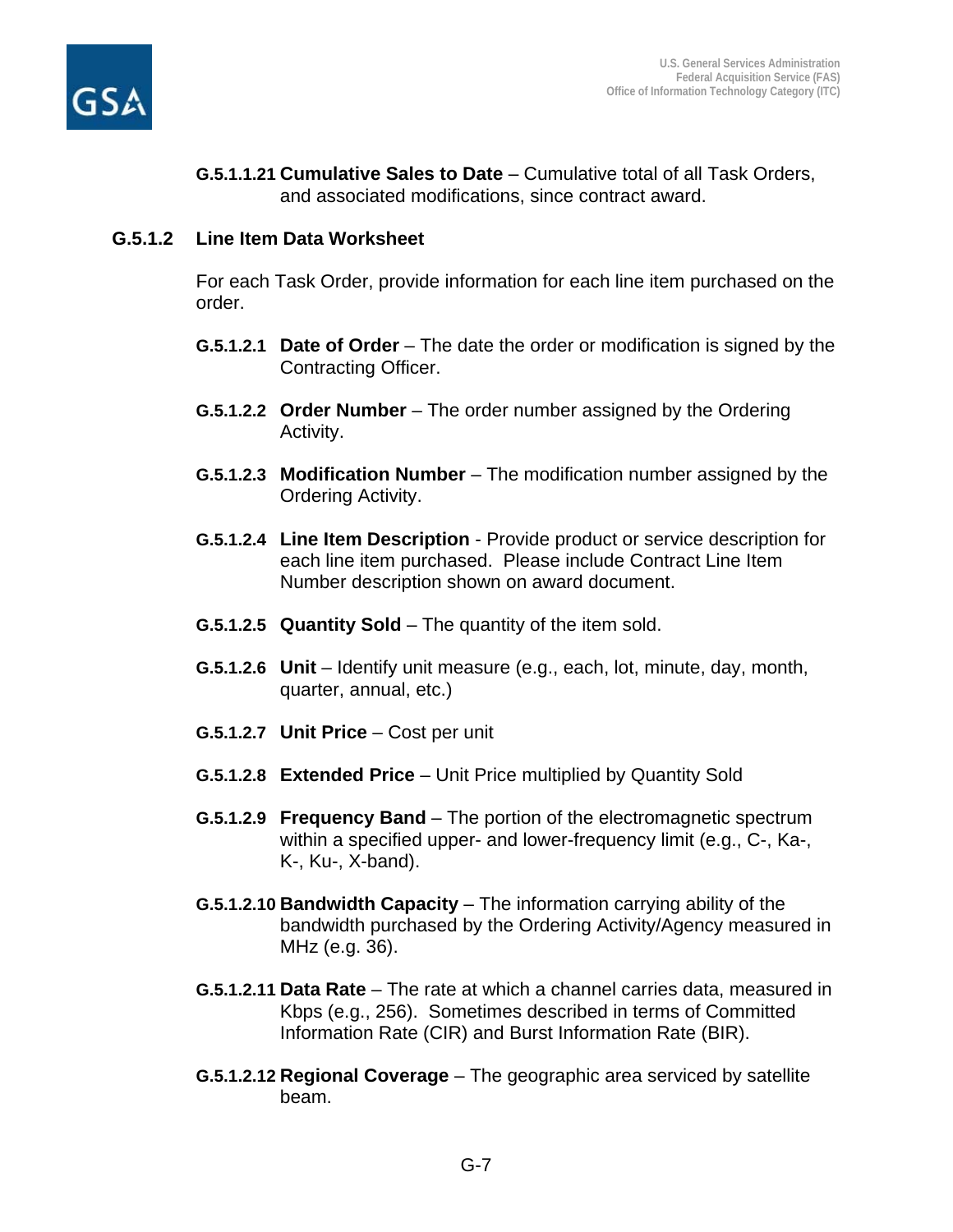

- **G.5.1.2.13 Satellite Name or Number** The satellite name/number providing the service.
- **G.5.1.2.14 Information System Category** The Information System Category defines the information systems as high-impact, moderate-impact, or low-impact for the security objectives of confidentiality, integrity, and availability.
- **G.5.1.2.15 Private or Shared Network** A private network is built and owned by an end user organization. A shared network is built and owned by multiple end user organizations.
- **G.5.1.2.16 Host Nation Agreement (HNA) Required (Y/N)** The Task Order requires the contractor to establish relationships and/or negotiate agreements with host nations to obtain spectrum licenses to transmit voice, data, or video services in their international location.
- **G.5.1.2.17 Portability Service (Y/N)** The Task Order requires redeployment of satellite services. Portability may include moving from one transponder/satellite to another, one managed service area to another, transponded capacity redeployment between beams or transponders on a single satellite, redeployment from one frequency band to another, physical relocation of a satellite to a new orbital position, re-routing of teleport services from one teleport to another pre-defined teleport, re-routing of traffic from one terrestrial infrastructure to another pre-defined infrastructure, and movement of Network Operations Center (NOC) services from one NOC to another NOC.
- **G.5.1.2.18 Expedited Delivery (Y/N)** The Task Order requires satellite services 7 calendar days or less after the contractor receives order.
- **G.5.1.2.19 Commercial Teleport (Y/N)** A commercially available satellite ground station with multiple parabolic antennas that functions as a hub connecting a satellite network with a terrestrial telecommunications network.

Use the following file naming conventions for Monthly Business Volume (Sales) Reports (MBVSR) uploaded to the Portal:

• Vendor Name, Contract Type, MBVSR, Month, Year Examples:

SATCOM 101 Inc – CS3 MBVSR – 12-2017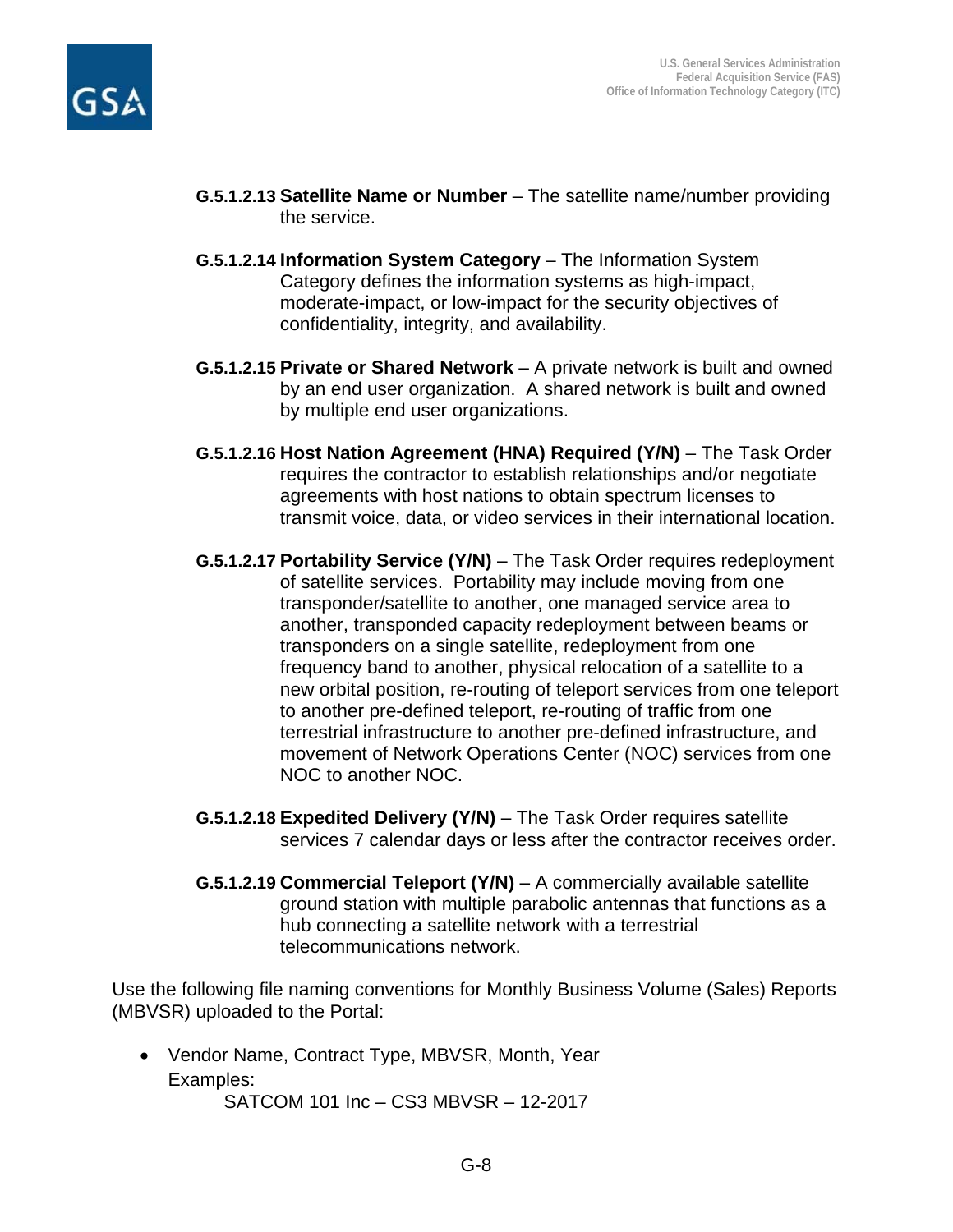

### SATCOM 101 Inc – CS3 MBVSR – Dec 2017

The Contractor shall also post copies of each Task Order received during the reporting period to the GSA SATCOM Report Portal on the 15<sup>th</sup> calendar day of each month.

#### **G.5.2 Monthly Revenue Report**

The Contractor shall provide a Monthly Revenue Report (MRR) using the format specified in Section J, Attachment J-6, in Microsoft Excel 2007 format on the 15<sup>th</sup> calendar day of each month. The Report shall be remitted to GSA via the GSA SATCOM Report Portal.

The report shall provide detail relating back to individual Task Orders that have been invoiced by the Contractor and paid by the Ordering Agency.

- **G.5.2.1** The monthly revenue report shall contain, at a minimum, the following information:
	- **G.5.2.1.1 Title –** "CS3 Monthly Revenue Report"
	- **G.5.2.1.2 Reporting Period**  The monthly reporting period in which invoices were received. Usually from 1<sup>st</sup> day of the month through the last day of the month.

For each invoice payment:

- **G.5.2.1.3 Vendor Name** Company name
- **G.5.2.1.4 Contract Number** GSA CS3 Contract Number
- **G.5.2.1.5 Task Order Number** The order number assigned by the Ordering Activity.
- **G.5.2.1.6 Date Payment Received** Date the payment is received by the Contractor from the Ordering Agency. This may be in the form of a check or electronic funds transfer.
- **G.5.2.1.7 Agency Name** Name of the Agency that received the products or services.
- **G.5.2.1.8 Total Order Value** Total dollar amount awarded/obligated on the task order, not including options.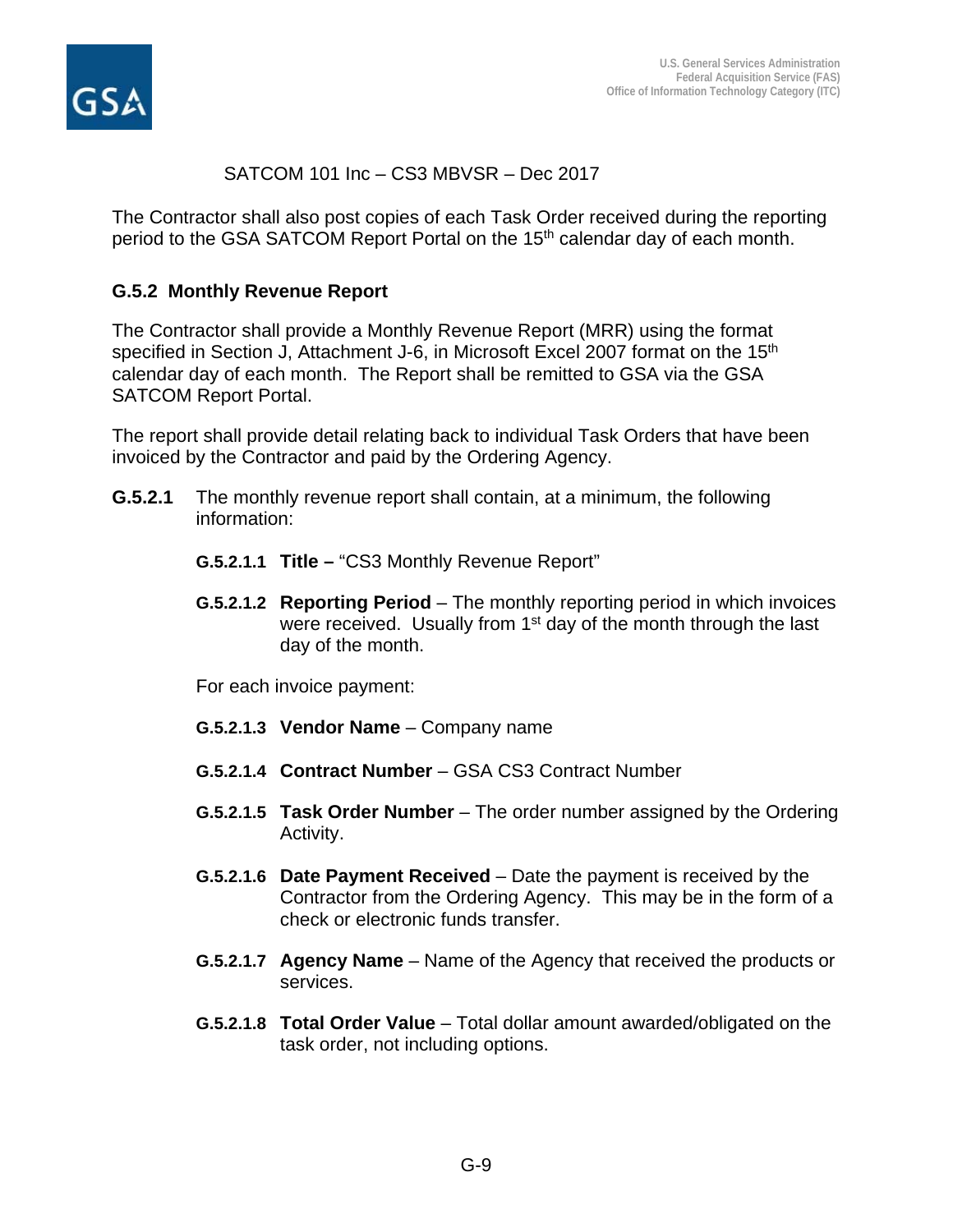

- **G.5.2.1.9 Total GSA Management Fee Due (2%)** Equals 2% of Total Order Value. This amount is the total fee the vendor will pay to GSA for this order.
- **G.5.2.1.10 Amount Received from Agency** Total dollar amount received in payment by the Contractor, from the Agency.
- **G.5.2.1.11 GSA Management Fee Remitted (2%)** Total dollar amount remitted to GSA for a particular order per month. This number is calculated as a percentage of the total amount received by the Contractor from the Agency.
- **G.5.2.1.12 Previous GSA Management Fees Remitted** Amount the Contractor previously remitted in prior months for a specific Task Order.
- **G.5.2.1.13 Remaining Balance of Un-remitted GSA Management Fee –** Equals "Total GSA Management Fee Due" minus "GSA Management Fee Remitted" for the current reporting period, minus the "Previous GSA Management Fees Remitted" in prior months for a specific Task Order.
- **G.5.2.2 EFT Number** Transaction identification number of EFT and amount. If more than one EFT payment is submitted for the reporting period, the Contractor shall identify all EFT Numbers and Amounts for the reporting period. The total EFT Amount(s) shall total the "GSA Management Fee Remitted" identified on the report.

Use the following file naming conventions for Monthly Revenue Reports uploaded to the Portal:

• Vendor Name, Contract Type, MRR, Month, Year Examples: SATCOM 101 Inc – CS3 MRR – 11-2017 SATCOM 101 Inc – CS3 MRR – Nov 2017

# **G.5.3 Annual Program Review Report**

The Contractor shall provide an annual program report covering the topics specified below to the GSA PCO and GSA PM via e-mail. The report shall be submitted no later than 3 business days prior to the scheduled annual program review. See Section G.6.

**G.5.3.1** The Annual Program Review Report shall cover the following topics: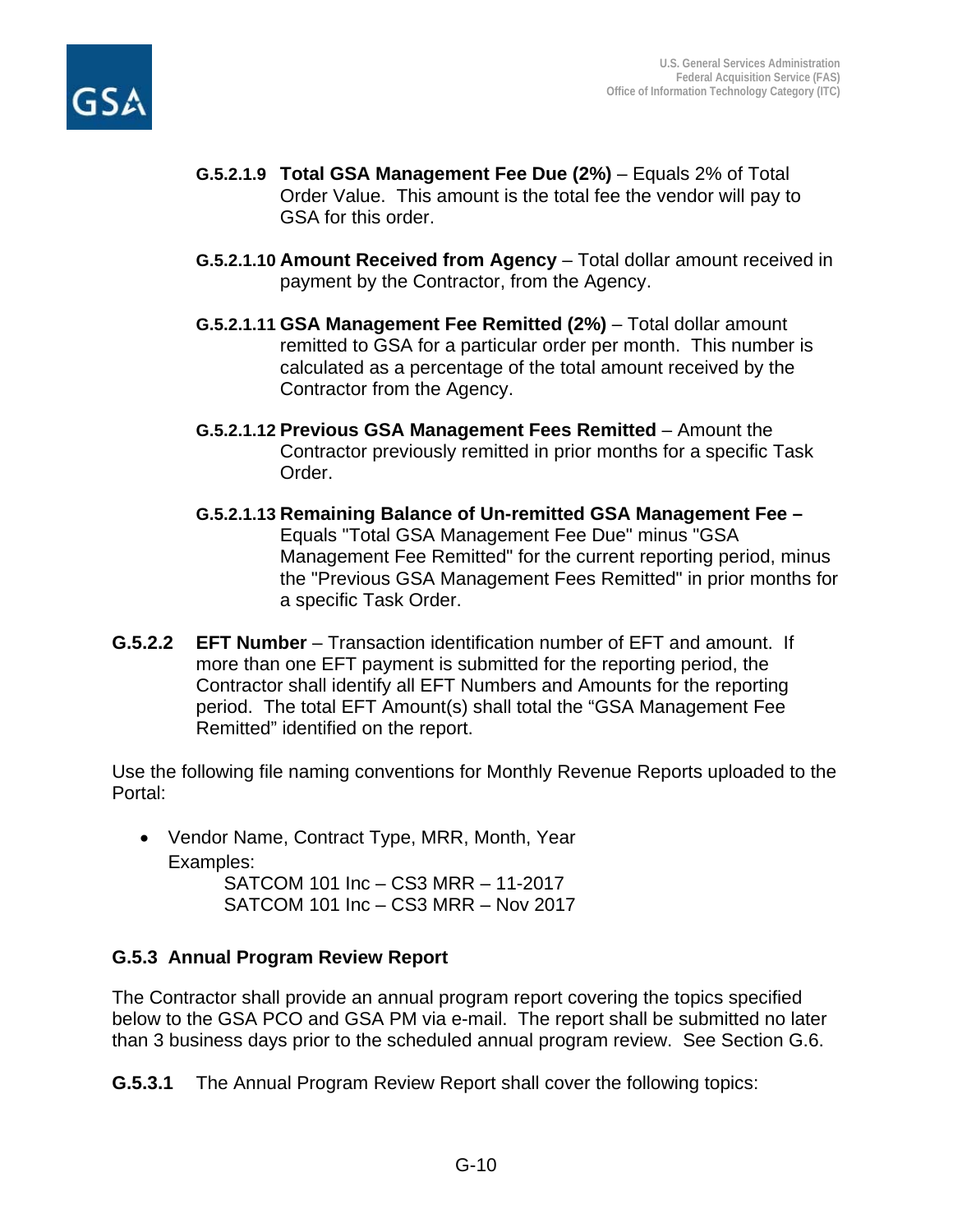



### **G.5.3.1.1** Task Order Performance

- G.5.3.1.1.1 Identify all Task Orders in progress and completed in the past year.
- G.5.3.1.1.2 Identify the quality of performance for each Task Order and identify any issues and resolution actions/plan.
- **G.5.3.1.2** Contract status, projected business volume forecast, upcoming opportunities, marketing, conferences, and any other outstanding issues.
- **G.5.3.1.3** Additional Topics as identified by the GSA PCO.

### **G.5.4 Subcontracting Reports** *[REQUIRED FOR OTHER THAN SMALL BUSINESS CONCERNS ONLY]*

CS3 Contractors that are other than small business concerns shall submit a small business subcontracting plan as well as submit periodic reports which show compliance with the subcontracting plan. Contractors added to the pool of other than small businesses through the Open Season procedures shall adhere to the requirements of this section (see Section H.16).

The preferred type of small business subcontracting plan for CS3 is the Commercial Plan. However, a Contractor may choose to submit any type of Subcontracting Plan, including a DoD Comprehensive Subcontracting Plan if already approved by the Defense Contract Management Agency (DCMA). The Commercial Plan relates to the Contractor's planned subcontracting generally, for both commercial and government business, rather than solely to the government contract. The Commercial Plan covers the Contractor's fiscal year and applies to the entire production of commercial items sold by either the entire company or a portion thereof (e.g., division, plant, or product line.) This type of Plan does not require submission of the Individual Subcontracting Report (ISR); this Plan requires submission of the Summary Subcontracting Report (SSR). Per FAR 19.704(d) and clause 52.219-9(g), the Commercial Plan is the preferred type of Plan for contractors furnishing commercial items. The ISR and SSR shall be submitted electronically via the Electronic Subcontract Reporting System (eSRS) at www.esrs.gov

Reports are required when due regardless of whether there has been any subcontracting activity since the inception of the contract or since the previous report. See FAR 52.219-9 Small Business Subcontracting Plan.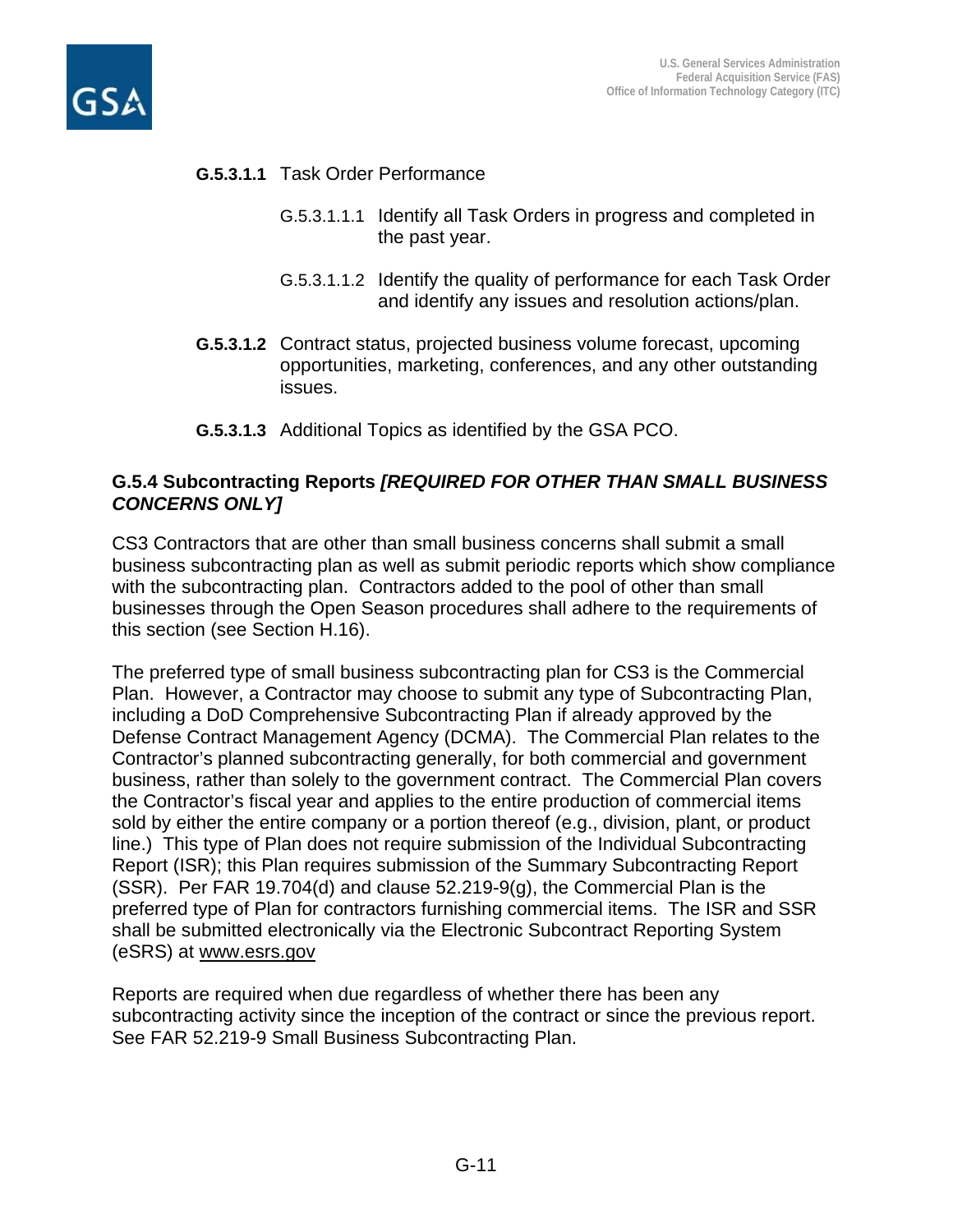

# **G.6 PROGRAM REVIEWS**

The Contractor shall attend an annual program review with the GSA Program Office. These reviews may be held at the GSA or Contractor facility. Agenda items may include, but are not limited to: Task Order and Service Level Agreement performance against Task Order metrics, contract status, projected business volume forecast, upcoming opportunities, marketing, conferences, and any other outstanding issues. Program Reviews will be conducted at no additional cost to the Government.

# **G.7 INSURANCE**

The insurance coverage specified in FAR Subpart 28.3, Insurance, is the minimum insurance requirement for CS3.

The OCO may require additional insurance coverage or higher limits specific to a task order awarded under CS3. If the task order does not specify any insurance coverage amounts, the minimum insurance requirements in FAR Subpart 28.3 shall apply to the task order. OCOs must tailor insurance coverage clauses, provisions, and other applicable terms and conditions specific to each task order's contract type, solicitation, and award.

The Contractor must maintain the minimum insurance coverage for the entire term of CS3. The Contractor shall notify the CS3 PCO and designated OCO for affected task orders, in writing, if there are any changes in the status of their insurance coverage and provide the reasons for the change and copies of the ACORD® Certificate of Liability Insurance form, as applicable.

# **G.8 CONTRACT MANAGEMENT OF PAST PERFORMANCE AFTER AWARD**

The Government will evaluate Contractor performance in accordance with the criteria under FAR Subpart 42.15.

Contractors will be required to register in the appropriate past performance assessment systems to review and respond to their surveys as prescribed by the OCO at the Order level.

# **G.9 MARKETING**

The Contractor is responsible for ongoing sales and marketing during the life of this contract, which may include developing company specific brochures for distribution at trade shows, conferences, seminars, etc. All marketing and promotional materials, including information on the Contractor webpage, shall be submitted to the GSA Program Office and approved by GSA prior to distribution. Marketing materials may be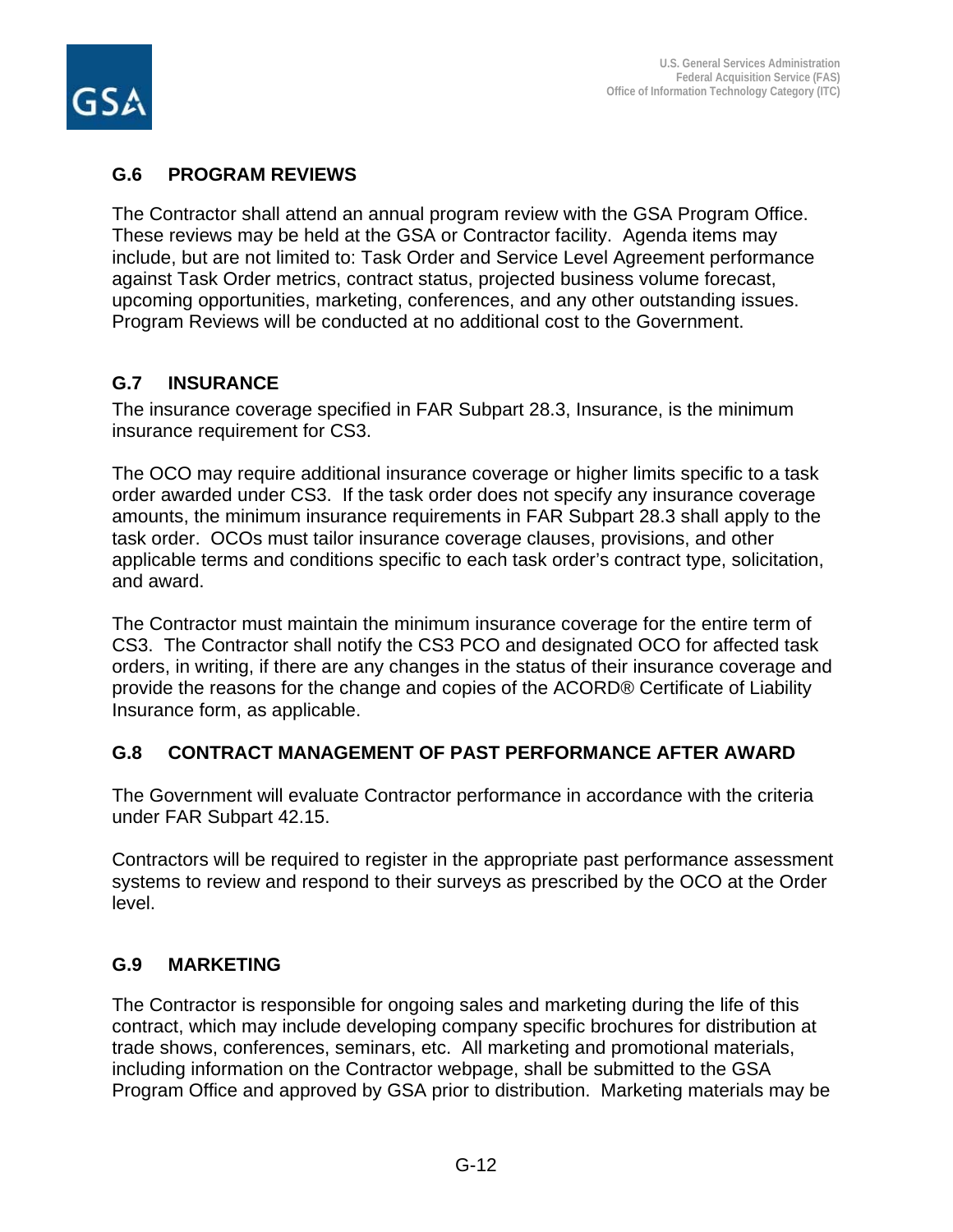

co-branded with marks owned or licensed by the Contractor and GSA, as long as they comply with GSAM 552.203-71, Restriction on Advertising.

# **G.10 EQUIPMENT REMOVAL**

All Contractor-owned equipment, accessories, and devices located on Government property shall be dismantled and removed from Government premises by the Contractor, at the Contractor's expense, within 90 calendar days after the service termination date. All dismantling and removal of equipment shall be performed by the Contractor during normal Government business hours at the location. Advance notice must be provided to the local OCO assigned contact to ensure that such dismantling and removal occurs with a minimum of disruption. Exceptions to this requirement shall be mutually agreed upon and written notice issued by the OCO.

# **G.11 CONTRACT CLOSEOUT**

**G.11.1** Contract closeout shall be accomplished within the guidelines set forth in:

- **G.11.1.1** FAR Part 4.8 Government Contract Files.
- **G.11.1.2** FAR Part 42 Contract Administration and Audit Services.
- **G.11.1.3** GSAM Subpart 504.8 Government Contract Files.
- **G.11.2** The Contractor agrees to cooperate with the OCO to close out task orders after expiration, cancellation, or termination.

### **G.12 GENERAL SERVICES ADMINISTRATION ACQUISITION MANUAL (GSAM) CLAUSES**

# **G.12.1 552.216-74 Task-Order and Delivery-Order Ombudsman (Jan 2017)**

(a) GSA has designated a Task-Order and Delivery-Order Ombudsman who will review complaints from contractors and ensure that they are afforded a fair opportunity for consideration in the award of task or delivery orders under Indefinite Delivery/Indefinite Quantity (ID/IQ) contracts, consisten with the procedures in the contract. Written complaints shall be submitted to the Ombudsman, with a copy to the Contracting Officer.

(b) In the case that the contractor is not satisfied with the resolution of the complaint by the GSA Task-Order and Delivery-Order Ombudsman, the contractor may follow the procedures outlined in subpart 33.1.